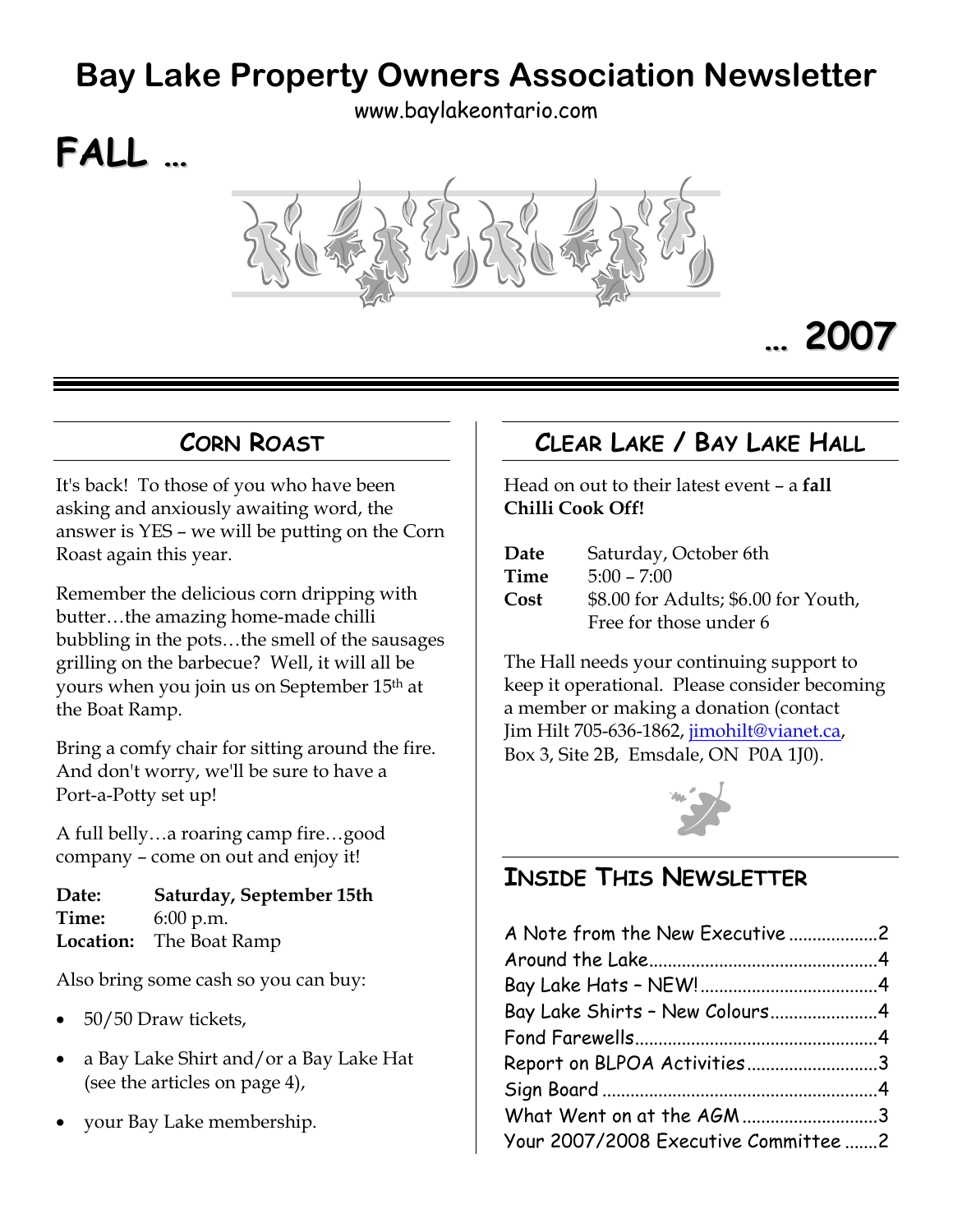# **A NOTE FROM THE NEW EXECUTIVE**

<span id="page-1-0"></span>This year's Executive has decided to continue its **focus on water/environment issues** through the Environment Subcommittee. Reports on their activities and findings will appear in upcoming issues of this newsletter.

We have also committed to continuing with the slate of **events**: Corn Roast, Pitch In Day, Pancake Breakfast, Fun Day, Poker Run.

Plus, we are looking at the possibility of holding a **community garage sale**.

<span id="page-1-1"></span>We will continue with our **website** as a way to provide important and timely information as well as links to other sites…and we will continue to issue this **newsletter** four times a year.

In addition, we will continue to try to attract new members through the distribution of the *On the Living Edge* book and other valuable information.

We will also expand your **Bay Lake** shopping experience through the sale of **t-shirts** and **sweat shirts** and now **embroidered hats** (see the article on page [4](#page-3-0)).

That's what *we* plan to do for *you*. Here's what we need you to do for the Association:

- **Pay your \$20.00 membership dues.** New members can get a copy of the form from the website [\(www.baylakeontario.com](http://www.baylakeontario.com/)) or from the Newsletters box at the Sign Board. Everyone is welcome to visit Cheryl or Doug at 773 Bay Lake Road (636-0222) to pay your dues and pick up (if you haven't already got yours) a copy of *On the Living Edge*.
- **Volunteer your time.** Contact a member of the Executive in advance of the events to offer to help out.
- **Attend the events.** The Pancake Breakfast is our major fundraiser, so we *need* you there. The other activities are put on especially for you, so we *want* you there. Start by coming out to the Corn Roast on September 15th.
- **Attend at the AGM**. This is key. We need your involvement and input.
- Sit on the Executive. We need new people each year so consider joining.

What we really need is your support to make this an active, effective organization.

# **YOUR 2007/2008 EXECUTIVE COMMITTEE**

| President                                      | Cheryl Stamper                     |  |  |
|------------------------------------------------|------------------------------------|--|--|
| 773 Bay Lake Road                              | 636-0222                           |  |  |
| <b>1st Vice President</b>                      | <b>Bill Paterson</b>               |  |  |
| 501 N. Bay Lake Road                           | 636-0568                           |  |  |
| 2nd Vice President                             | <b>Steve Morris</b>                |  |  |
| 62 Frank Lane                                  | 416-543-3833 (cell)                |  |  |
| Treasurer                                      | <b>Curtiss MacDonald</b>           |  |  |
| 54 Hillcrest Lane                              | 636-5930                           |  |  |
| <b>Secretary</b>                               | Janice Paterson                    |  |  |
| 501 N. Bay Lake Road                           | 636-0568                           |  |  |
| <b>Environment Activities via Subcommittee</b> |                                    |  |  |
| <b>Newsletter</b>                              | Cheryl Stamper                     |  |  |
| Website                                        | Doug Banwell                       |  |  |
| 773 Bay Lake Road                              | 636-0222                           |  |  |
| <b>Members at Large</b>                        | Lee Davidson                       |  |  |
| 605 North Bay Lake Rd                          | 636-9771                           |  |  |
| 304 North Bay Lake Rd                          | Scott & Pam Milton<br>519-362-7644 |  |  |
| 58 Frank Lane                                  | Glen & Sherry Vey<br>636-1414      |  |  |
| Lake Steward                                   | Jack Podwinski                     |  |  |
| 1451 Bay Lake Road                             | 636-7365                           |  |  |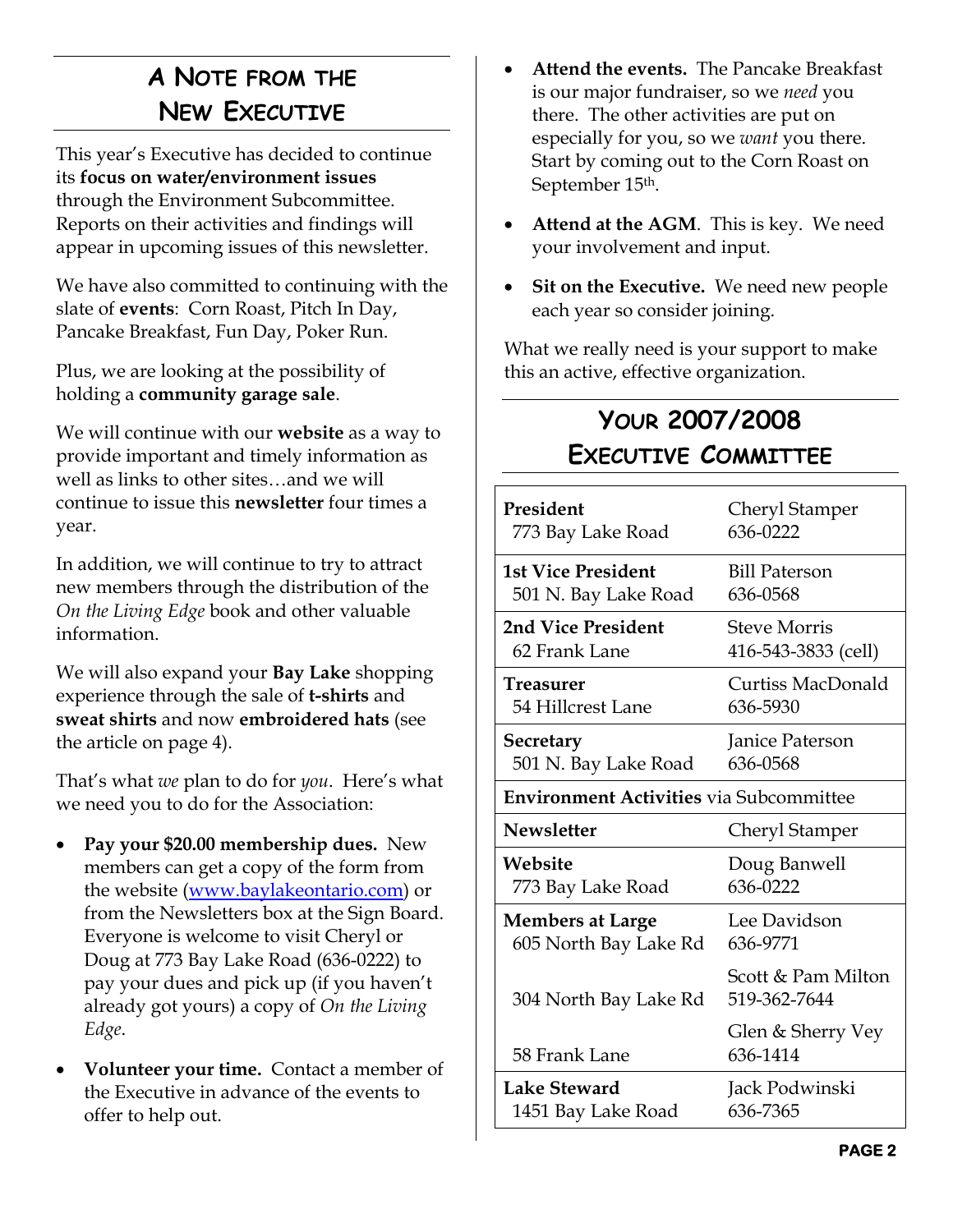# **WHAT WENT ON AT THE AGM**

<span id="page-2-0"></span>Thank you to those members who attended the AGM this year. For those of you who didn't make it – you missed a great meeting. The presentation by Judi Brouse from the Muskoka Watershed Council was both interesting and informative and gave us a better idea of the bigger picture of the natural world of which Bay Lake is a part.

The work of the Executive during last year was reviewed, and the new Executive was elected in record time (see page [2](#page-1-1) for a listing of the new Executive members).

In moving on to new business, a motion was made from the floor to give the Clear Lake / Bay Lake Hall a donation of \$500.00. This motion was defeated following discussion, with the understanding that the Treasurer would follow through with a planned meeting with the Executive of the Hall to review their finances and make a recommendation back to our Executive on a financial contribution.

Regardless of the decision of the Executive, it is up to each individual in the community to support the Hall if they want to see it continue (see the article on page [1](#page-0-0)).

We had some fabulous prizes this year. The cooler and beer glasses were won by Judy Watkins, the garden stepping stone (made and donated by our own Bill Paterson) was won by Dan Danyers, and the amazing Nature Clean products gift basket was won by Bonnie Templeton.

Everyone who attended received a free sample of Nature Clean laundry detergent which was generously donated by Frank T. Ross & Sons.

Mayor Bill Core was on hand following the meeting to provide Township information and answer questions.

### **REPORT ON BLPOA ACTIVITIES**

#### **POKER RUN**

More than 20 boats came out on a beautiful but very windy day to stamp their cards and compete for the best poker hand. Over \$200.00 was given away in prizes for poker hands and best decorated boat. A special thank you goes to those who donated their prize money to our Fish Fund! Thanks also to the Webber, Bedard and Orzel families for putting the Poker Run on. They did an amazing job.

#### **PHOTO CONTEST**

We are pleased to announce the following winners in this year's photo contest:

| <b>Cottage Critters</b>  | Frog on Lily Pad<br>- Janice Paterson         |  |
|--------------------------|-----------------------------------------------|--|
|                          | Chipmunk Closeup<br>- Randy Webber            |  |
|                          | Deer in Woods<br>- Glen Adams                 |  |
| Kids                     | <b>Baby with Garden Hose</b><br>- Len Collins |  |
|                          | Boy Walking on Water<br>- Susan Coates        |  |
|                          | Kids on Dock<br>- Susan Coates                |  |
| Pets                     | Mocha's New Toy<br>- Mary Lou Staples         |  |
| Views around<br>Bay Lake | <b>Fall Trees</b><br>- Randy Webber           |  |
|                          | <b>Fiery Sunset</b><br>- Janice Paterson      |  |
|                          | Little East River<br>- Janice Paterson        |  |

Look for some of these photos on our **Bay Lake Calendar** which will be available for download from our website by December.

Thank you to all who submitted photos this year. We have posted all submissions on the website ([www.baylakeontario.com\)](http://www.baylakeontario.com/) for the enjoyment of all. Please take a look!